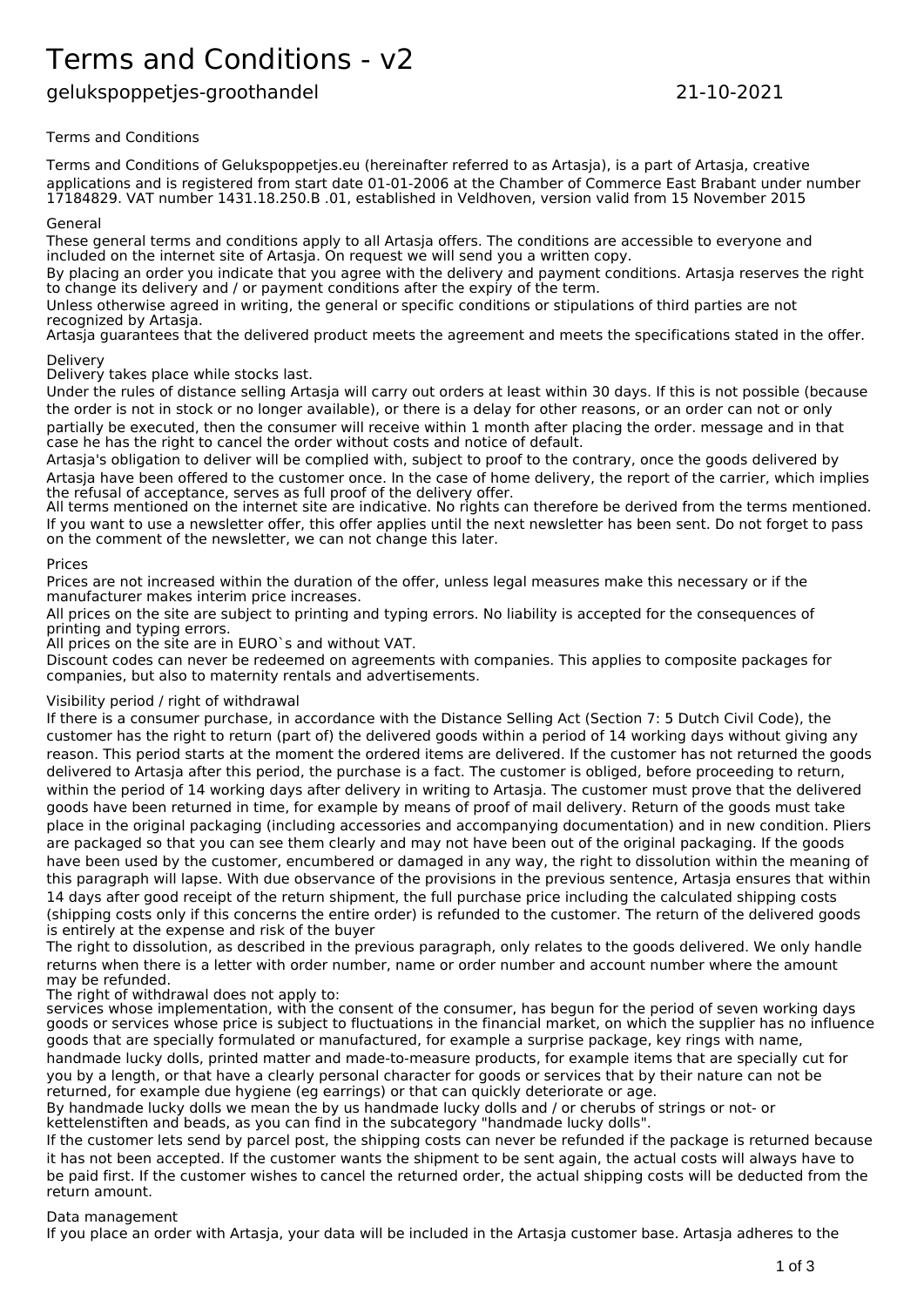Personal Records Act and will not provide your information to third parties. See our Privacy Policy. Artasja respects the privacy of the users of the internet site and ensures confidentiality of your personal information. Artasja sometimes uses a mailing list for which you have registered. Each mailing contains instructions to remove yourself from this list.

#### Guarantee

Artasja guarantees that the products delivered by it meet the requirements of usability, reliability and lifespan as reasonably intended by the parties to the purchase agreement, and is therefore responsible for the factory warranty of the product delivered to you.

The warranty period of Artasja corresponds to the manufacturer's warranty period. Artasja is never responsible for the ultimate suitability of the goods for each individual application by the customer, nor for any advice regarding the use or application of the goods.

The customer is obliged to check the delivered goods immediately upon receipt. If it appears that the delivered item is wrong, inadequate or incomplete, then the customer (before proceeding to return to Artasja) must report these defects to Artasja immediately in writing. Any defects or incorrectly delivered goods must and can be reported to Artasja in writing no later than 2 months after delivery. Return of the goods must take place in the original packaging (including accessories and accompanying documentation) and in new condition. Commissioning after detection of failure, damage arising after detection of failure, encumbrance and / or resale after detection of defect, does this right to complain and return completely invalid.

If Artasja's complaints are deemed well-founded by Artasja, Artasja will at its option replace the delivered goods free of charge or take a written arrangement with the customer about the compensation, on the understanding that the liability of Artasja and therefore the amount of compensation is always limited. up to the invoice amount of the items concerned, or (at the option of Artasja) up to the maximum amount covered by the liability insurance of Artasja in the relevant case. Any liability of Artasja for any other form of damage is excluded, including additional compensation in any form whatsoever, compensation for indirect damage or consequential loss or damage due to

lost profits. Artasja is not liable for damage caused by intent or equivalent conscious recklessness of non-managerial staff. This guarantee does not apply if: A) and as long as the customer is in default towards Artasja; B) the customer has repaired the delivered goods himself and / or processed or has third parties repaired and / or processed. C) the delivered goods are exposed to abnormal circumstances or otherwise careless handling or contrary to the instructions of Artasja and / or instructions on the package are treated; D) the defect is wholly or partially the result of regulations that the government has made or will make regarding the nature or the quality of the materials used;

#### **Offers**

Offers are without engagement, unless otherwise stated in the offer.

Upon acceptance of a non-binding offer by the buyer, Artasja reserves the right to revoke or deviate from the offer within the period of 3 working days after receipt of that acceptance.

Oral promises are only binding on Artasja after they have been explicitly confirmed in writing.

Artasja offers do not automatically apply to repeat orders. Offers are exclusive of shipping costs, even if above a certain amount.

Artasja can not be held to its offer if the customer should have understood that the offer, or any part thereof, contained an obvious mistake or error.

Additions, changes and / or further agreements are only valid if agreed in writing.

# Agreement

An agreement between Artasja and a customer comes about after an order has been assessed by Artasja for feasibility.

Artasja reserves the right to refuse orders or assignments without stating reasons or to accept them exclusively on the condition that the shipment is made cash on delivery or after payment in advance.

#### Images and specifications

All images; photos, drawings etc .; inter alia data concerning weights, dimensions, colors, images of labels, etc. on the internet site of Artasja are only approximate, are indicative and can not lead to compensation or dissolution of the agreement.

If you order items from us as a webshop and you want to use our photos, you can request permission. If we grant this, we will always put your name on the copyright photos and email it to you. The right to use the photos thus applies up to 2 years after the date. Then you must remove the photo from your site or request it again with a right of 2 years use. Of course you may not give permission to third parties to use these photos.

If you want to use our photos for commercial use, you will always have to ask us in writing, all our photos are copyrighted.

#### Force Majeure

Artasja is not liable if and insofar as her obligations can not be fulfilled due to force majeure.

Force majeure means any strange cause, as well as any circumstance, which should in reason not come at its own risk. Delay or default by our suppliers, disruptions in the Internet, faults in the electricity, malfunctions in e-mail traffic and malfunctions or changes in technology provided by third parties, transport problems, strikes, government measures, delays in the supply, negligence of suppliers and / or manufacturers of Artasja as well as auxiliary persons, sickness of personnel, defects in auxiliary or transport equipment are expressly regarded as force majeure.

Artasja reserves in case of force majeure the right to suspend its obligations and is also entitled to terminate the agreement in whole or in part, or to claim that the content of the agreement is modified so that implementation remains possible. In no case Artasja is obliged to pay any fine or compensation.

If Artasja has already partly fulfilled its obligations on the occurrence of the force majeure, or can only partly fulfill its obligations, it is entitled to invoice the already delivered or the deliverable part separately and the customer is